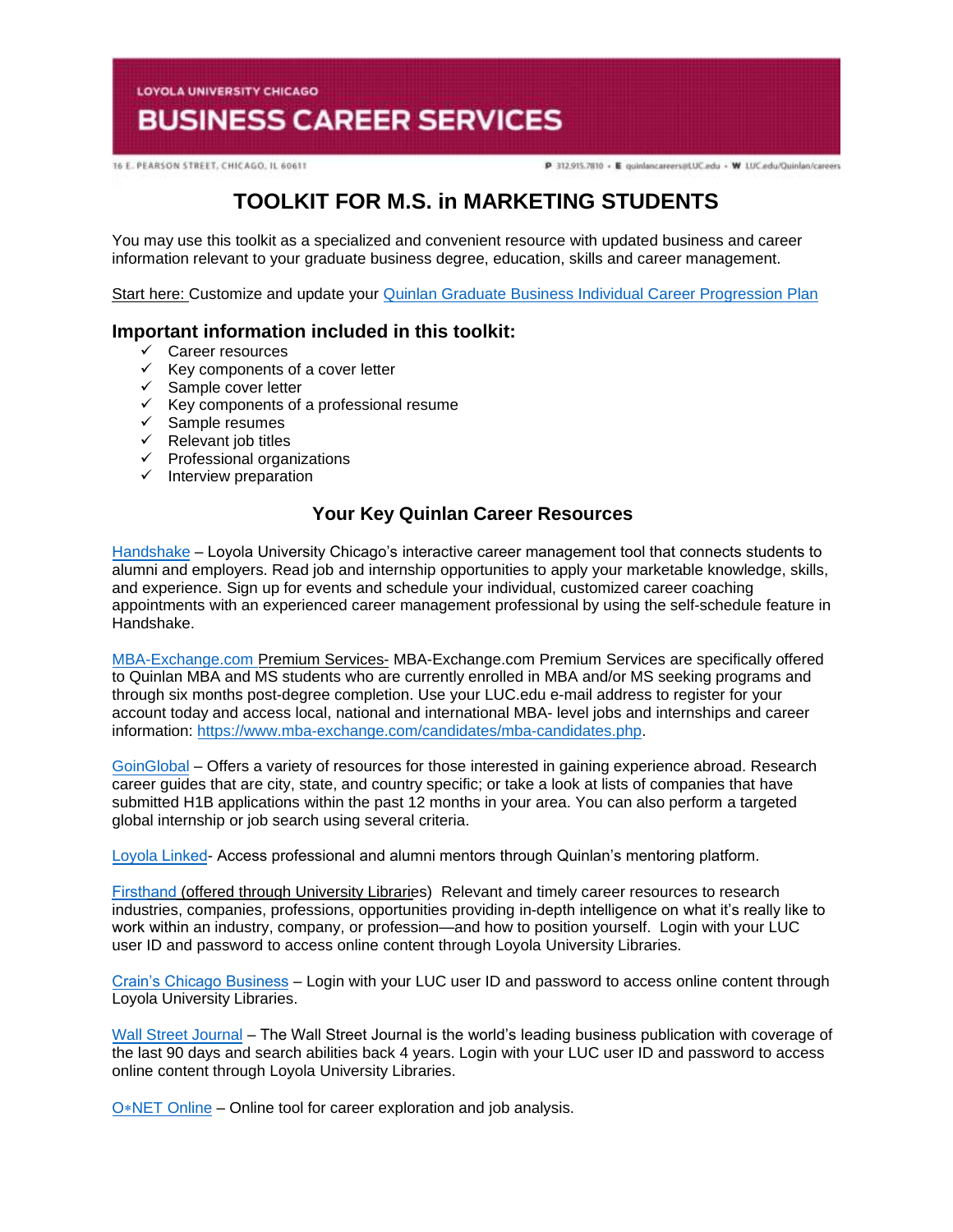# **Key Components of a Cover Letter**

A cover letter is your customized written introduction of yourself relevant to your job search interests (it may also be a digital email message) and it may be read before, and/or after, you and/or your resume has received a hiring professional's attention. The cover letter is concise and should complement the resume by specifically highlighting your qualifications and experience relevant to why you are a match for the specific position and company/opportunity.

Be particularly responsive to the job or internship description requirements.

Your cover letter may also be read and re-read before, during and after your interview(s) by a number of individuals involved in the selection and hiring process.

Also, you may type the key components of a cover letter, into an email message body and attach a resume PDF, as mentioned in the cover letter/email message.

#### **Visit [here](https://www.luc.edu/media/lucedu/quinlan-businesscareerservices/Cover%20Letter%20Guidelines.pdf) for the Business Career Services cover letter guide.**

#### **From the top:**

**Your Heading:** This usually includes your first and last name (middle initial optional), your street address, city and state and zip code. This serves as the mailing address included in all business letters. You may also format it similarly to the heading on your resume.

**Full Date:** (Month, Date, Year) This is important as cover letters are not time stamped like email messages.

**Employer's heading**: This includes Employer's/Recruiter's name (if known\*) Employer's Title, Name of Company/Organization, Street Address, City, State, Zip Code

**Salutation**: Dear Mr./Ms./Dr. (Last name of contact):

or

Dear Hiring Manager/Recruiter (\*If the last name of the contact is unknown): (Do not write: To Whom It May Concern)

**Paragraph 1:** Address your specific reason for writing to the individual/company as it relates to the employer's hiring or talent needs. Distinguish yourself in the first paragraph to give them some context: *As a Master of Science in Marketing student at the Quinlan School of Business with 2+ years of digital marketing experience …*

**Paragraph 2 and 3:** Describe how your skills, knowledge and experience and other attributes qualify you for the position and demonstrate that you are well-suited for the opportunity. Indicate confidence that you will excel in the role and be an asset to the organization/employer.

**Paragraph 4:** Show gratitude and mention follow-up or next steps in closing and ending the letter

**Signature**: Sincerely, Full first and last name Signature as appropriate

If resume is attached or enclosed: mention this.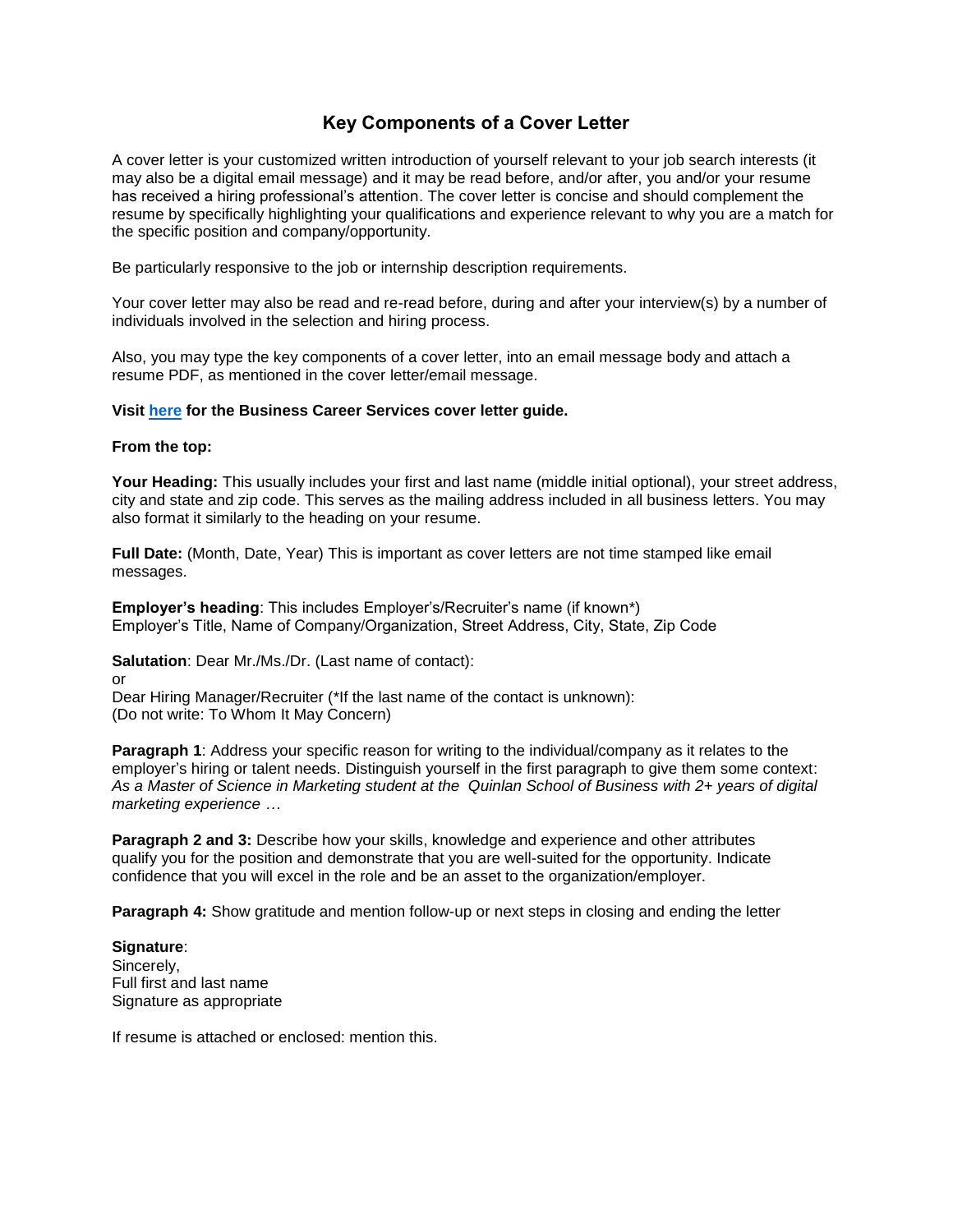### **Sample Cover Letter**

Erin M. Business 1000 N. State Street Chicago, IL 60610

February 1, 2020

Ms. Samantha Hanson Integrated Marketing Strategist Creativity Corporation, 122 South Street, #3000 Chicago, IL 60603

Dear Ms. Hanson,

It was a pleasure to meet you at the recent Marketing Strategy Professional Seminar hosted at Loyola University Chicago Quinlan School of Business. I appreciated your insightful remarks about marketing analytics and future opportunities at Creativity Corporation and am writing to express my strong interest in the Marketing Strategy summer internship. I am confident that my business and marketing knowledge complemented with strong analytical and leadership skills will enable me to add value to your marketing and corporate teams.

Currently, I am pursuing a Master of Science in Marketing degree and plan to complete it in May of 2020. I offer in-depth marketing, analytical and operational knowledge and skills gained during several marketing graduate classes including (list relevant courses). I have applied numerous software tools to successfully complete marketing projects and strategy presentations. I would like to bring my skills and talents to your global operations and will effectively build strong client relationships.

Additionally, I have a track record for taking initiative and demonstrating strong leadership skills as demonstrated by my success in doubling the student chapter membership of the Graduate Marketing Association from twenty to forty students, while serving as Membership Chairperson. I did this by creating a case competition that engaged over thirty marketing professionals and graduate students. I have also been chosen to participate in a mentoring program based on my dynamic interpersonal and leadership skills.

Thank you in advance for your thoughtful consideration of my qualifications. I have attached my resume and welcome the opportunity to talk with you further or schedule a face to face meeting at your convenience.

Sincerely, Erin M. Business [Signature]

312-888-2322 erin.business@luc.edu

Enclosed: Resume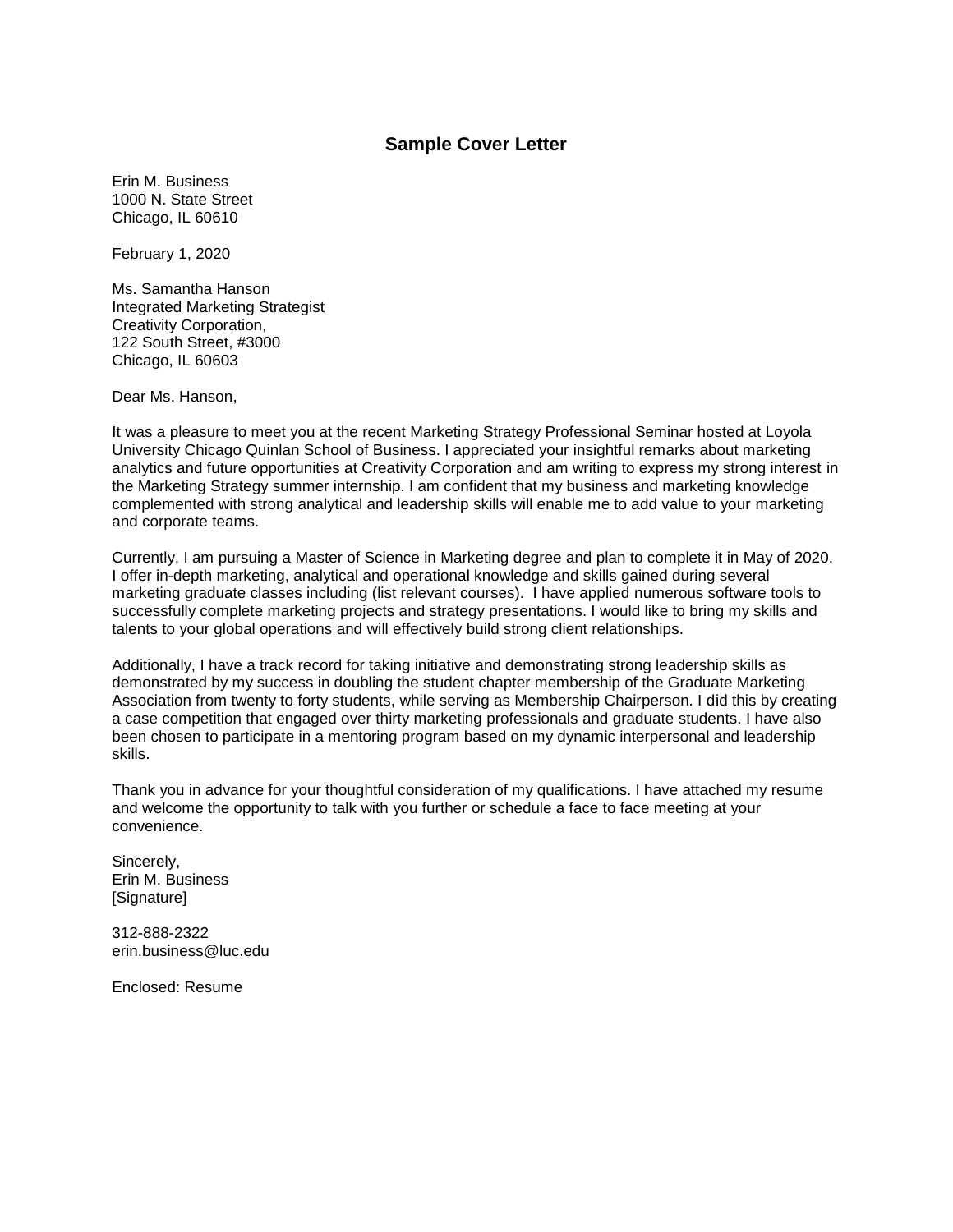# **Key Components of a Professional Resume**

**Heading:** This usually includes first and last name (middle initial optional). Your street address is not usually needed; city and state is often sufficient. Include one phone number and one email address, as this is required. LinkedIn URL is optional though frequently listed.

**Professional Profile or Professional Summary:** This can vary in length (2-4 lines) and format, however, aim to make it concise and demonstrative of the overall value you offer as a professional. You may include your unique strengths, skills, year of industry experience in a way that distinguishes you and matches you to the position/role you are seeking.

**Core Competencies or Skills:** These can be listed in bullet-pointed columns (usually 6-9).

**Education:** This is listed in reverse chronological order, so the master's degree/university is listed before your bachelor's degree and institution. Always include location, city, state, (country if it is international).

Example:

Loyola University Chicago, Quinlan School of Business Chicago, Chicago, IL Master of Science in Marketing Expected Graduation Month, Year

- $\checkmark$  Include cumulative GPA if it is 3.5/4.0 or above
- $\checkmark$  List names of completed courses and/or courses in progress, and distinguish which they are

**Professional Experience:** Always include most relevant work and professional experience.

Example:

#### **Name of the Organization City, State, Country City, State, Country Job Title Start Month, Year – End Month, Year**

- Include 3-6 bullet points that convey your challenges, achievements, and results
- Quantify and/or qualify results to offer specific, measurable and memorable accomplishments that convey the value to the organization

Follow this formula when writing bullet points: Action Verb  $+$  Task = Impact

- Reflect Challenge, Achievement, Result (CAR)
- Quantify and Qualify Results when appropriate

**Professional Affiliations/Associations:** It is encouraged to include.

Example: American Marketing Association, Member 2016-Present

Leadership: It is encouraged to include.

**Community Service/Volunteerism:** It is encouraged to include.

**Awards and Recognition:** It is encouraged to include.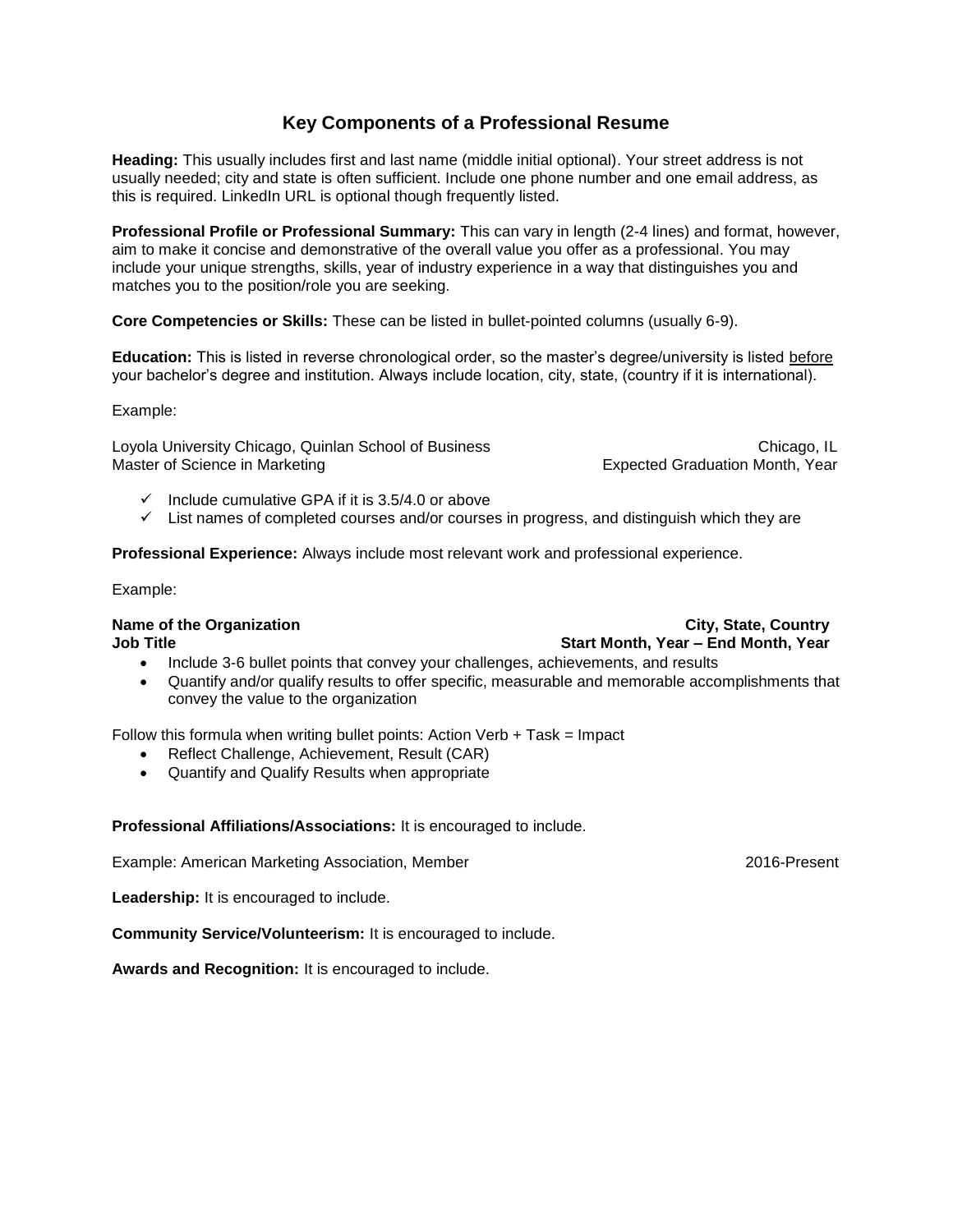# **Resume Design**

There is quite a bit of variability in resume design and formats today, however, there are some basic guidelines shared by many recruiting and career professionals.

**Recommended fonts:** Arial, Georgia, Garamond, Helvetica, Calibri (10-12-point font size. Your name may be slightly larger than the rest of the content on the resume).

**Formatting and Readability:** Send as a PDF unless requested in another format. Name the document "Your Full Name\_Resume" or something similar.

One page is frequently considered appropriate for graduate students with 1-5 years of experience depending on your scope of experience and accomplishments. If the resume is more than 1 ½ pages, it may be better to condense it to one page or assure that it is a compelling, full two pages of content.

Ensure all spacing is correct and leverage white space. Use only text as opposed to symbols or text boxes. Avoid using first person pronouns like "I", and "we".

**Customization:** Create a basic resume which reflects all your experience and then customize it each time you apply to a new role, by being responsive to the job description and requirements. Be sure to match key competencies, qualification, skills, or company values listed in the job description to which you are applying.

**After you create an updated draft of your resume, login to [Handshake](https://luc.joinhandshake.com/) to schedule a personalized resume review appointment. During your appointment you will receive strategic resume customization recommendations that will be based on your unique career goals from your Graduate Career Coach.**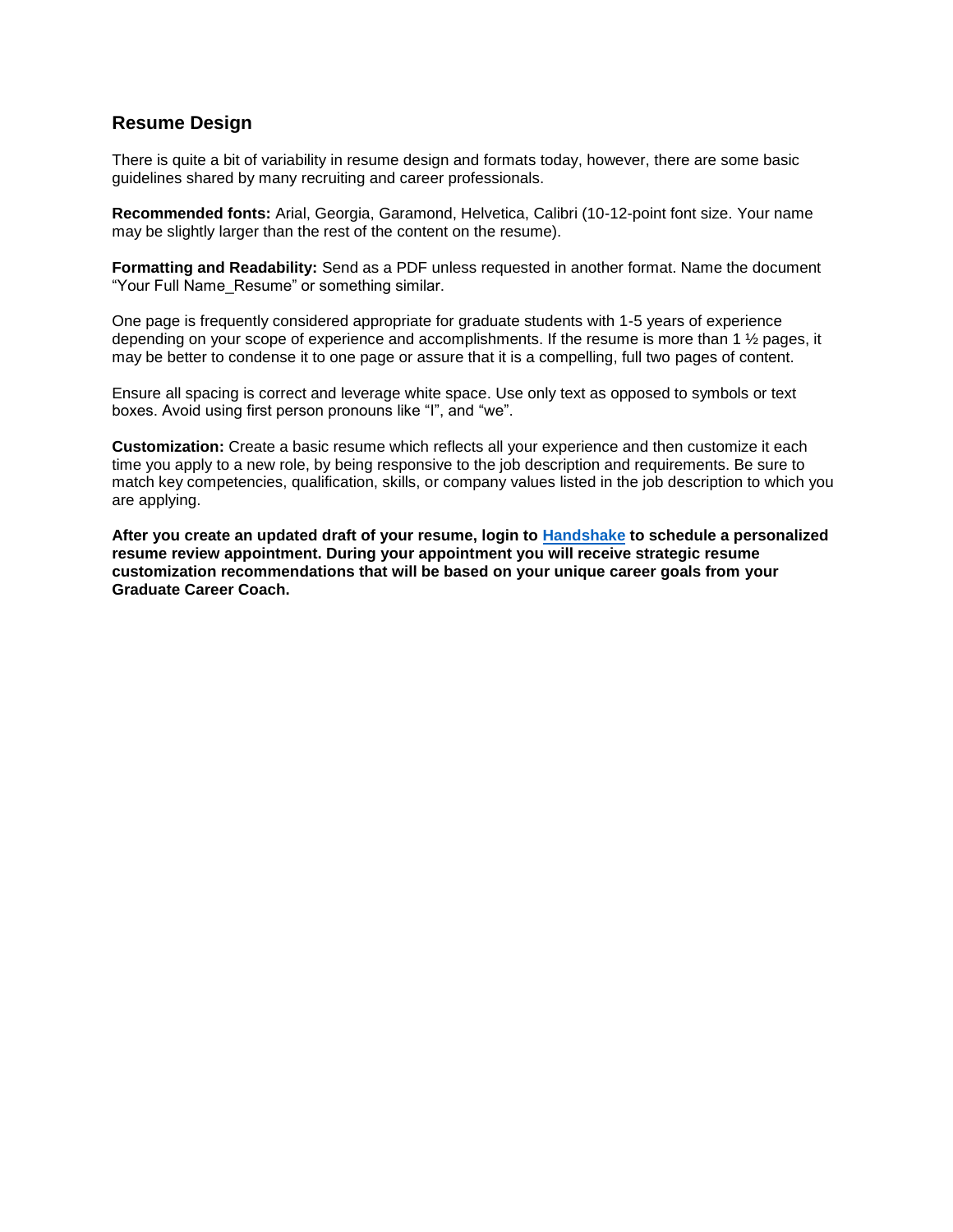# **Sample Resume**

# **ERIN M. BUSINESS**

Chicago, IL | mbusiness@luc.edu | 773-225-5555 | LinkedIn/URL

#### **PROFESSIONAL PROFILE:**

Results-oriented business professional and M.S. Marketing student with 3+ years of experience in multinational sales and marketing driven businesses. Strong creative and analytic skills accompanied by outstanding customer relationship management and service resulting in winning new business and growing client relationships.

#### **CORE COMPETENCIES:**

Creative Insights . Data Analytics . Strategic Mindset Integrated Marketing Communications . Supply Chain Knowledge . Process Improvement Project Management • Critical Thinking • Bilingual Spanish & English

#### **EDUCATION:**

**Loyola University of Chicago, Quinlan Graduate School of Business Chicago, IL Chicago, IL Master of Science in Marketing Expected May 2020** Cumulative GPA: 3.8/4.0 Completed courses include:

**Rutgers University, Newark, Newark, Newark, Newark, Newark, Newark, Newark, Newark, Newark, Newark, Newark, Newark, Newark, Newark, Newark, Newark, Newark, Newark, Newark, Newark, Newark, Newark, Newark, Newark, Newark, N Bachelor of Science in Commerce, Major in Management** Management May 2017

# **PROFESSIONAL EXPERIENCE:**

**Avery Launch** Chicago, IL **Marketing Analyst Associate** Start Month, Year – End Month, Year – End Month, Year

- Planned creative strategy, developed content and tracked outcomes metrics that verified a 10% increase in new customers on two new consumer lifestyle product launches
- Introduced new social media campaigns that attracted and expanded new markets in emerging economies and created social impact value
- Initiated and developed twelve new sponsor and vendor relationships that exceeded annual targets by 20% and resulted in revenue increases of over \$15,000

#### **ABO International Corporation** Chicago, IL

- Created new project proposals that won support of marketing team and earned the Innovation Award, top award for the year
- Designed new dashboard of key performance indicators that were adopted by Marketing team and was recognized with a bonus by manager
- Expanded new social media strategy to include Twitter and Instagram, which more than doubled the engagement from 900 to over 2,000 followers in six weeks

#### **PROFESSIONAL AFFILIATION:**

American Marketing Association, Member 2019-Present

### **LEADERSHIP:**

**Graduate Women in Business**, Loyola Quinlan School of Business Chapter 2019-Present

**Elected to serve as Vice President** 

**Marketing Associate** Start Month, Year – End Month, Year – End Month, Year – End Month, Year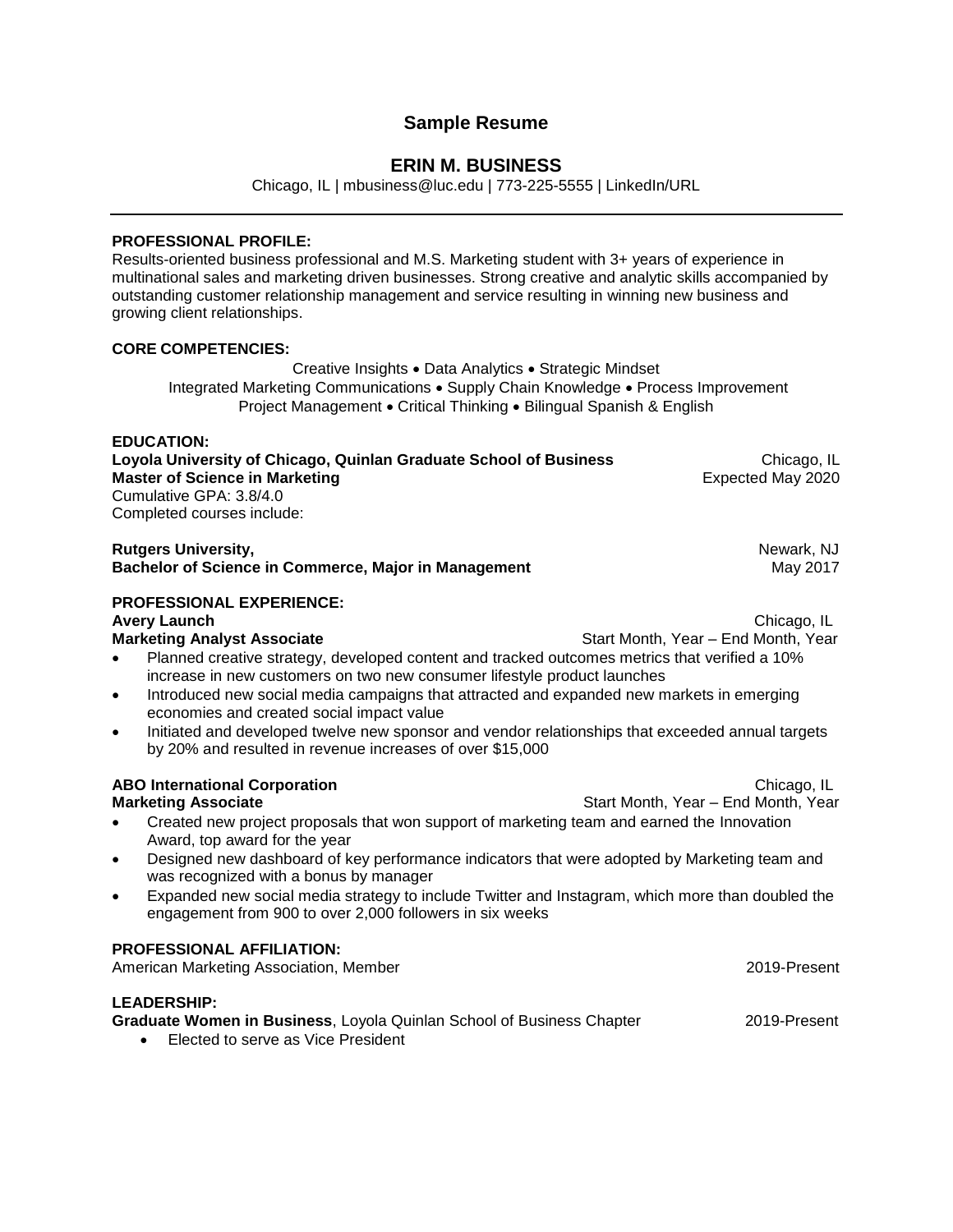# **Professional Organizations**

#### **Connect with Loyola and Quinlan Business Leadership HUB resources, programs, events, and networks for continuous learning and professional development**

[Loyola Business Leadership Hub](https://www.luc.edu/leadershiphub/) – The Loyola Business Leadership Hub draws on expertise of Loyola students, faculty, staff, and global connections to help organizations succeed. The Loyola Business Leadership Hub has broad business knowledge and insights with centers specializing in [social enterprise](https://www.luc.edu/baumhartcenter/)  [and responsibility,](https://www.luc.edu/baumhartcenter/) [family business,](https://www.luc.edu/leadershiphub/centers/familybusiness/) [supply chain,](https://www.luc.edu/leadershiphub/centers/supplyandvaluechain/) [risk management,](https://www.luc.edu/leadershiphub/centers/riskmanagement/) [professional development,](https://www.luc.edu/executiveeducation/) [student](https://www.luc.edu/leadershiphub/centers/loyolalimited/)[run business](https://www.luc.edu/leadershiphub/centers/loyolalimited/) and [innovation.](https://www.luc.edu/leadershiphub/centers/innovation/)

[Ignite Lab](https://www.ignitelab.org/) – The Ignite Lab enables students, staff, and faculty at Loyola University Chicago to turn their entrepreneurial ideas into reality.

[Loyola's 1871 membership](http://stignitelab.org/access-to-1871-1) – 1871 connects early-stage startups with educational resources, potential investors, and a community of like-minded individuals and companies. Loyola's 1871 membership is available to current students, faculty, and staff from any area of the university, who can demonstrate that they are engaged in entrepreneurial pursuits that would be advanced by accessing 1871.

#### **Connect with national associations and resources; conferences, programs, events, networks, and webinars for continuous learning and professional development**

| <b>American Marketing Association</b>                                                | <b>Mobile Marketing Association</b>               | <b>Occupational Outlook</b><br>Handbook: Market Research              |
|--------------------------------------------------------------------------------------|---------------------------------------------------|-----------------------------------------------------------------------|
| <b>Business Marketing Association</b>                                                | <b>Public Relations Society of</b><br>America     | Analysts                                                              |
| <b>CADM Connecting Chicago's</b><br><b>Multichannel Response</b><br><b>Marketers</b> | <b>Deloitte Chief Content Officer</b>             | <b>Qualitative Research</b><br><b>Consultants Association</b>         |
| <b>American Marketing Association</b>                                                | <b>American Association for Public</b><br>Opinion | <b>Special Libraries Association</b>                                  |
| (AMA) Chicago                                                                        | <b>American Bankers Association</b>               | <b>Strategic and Competitive</b><br><b>Intelligence Professionals</b> |
| <b>Insights Association</b>                                                          | Association of Independent                        | <b>The Advertising Research</b>                                       |
| News Media Alliance                                                                  | <b>Information Professionals</b>                  | <b>Foundation</b>                                                     |
|                                                                                      | <b>Web Marketing Association</b>                  |                                                                       |

#### **Connect with Professional Multicultural National Associations and Resources that support Diversity, Equity and Inclusion;**

[Careers and Identities Resources](https://www.luc.edu/career/resources-diversity.shtml) [Ascend Pan-Asian Leaders](https://www.ascendleadership.org/) [National Black MBA Association](https://nbmbaa.org/) **[Prospanica](https://www.prospanica.org/)** [MBA Veterans](https://mbaveterans.com/students/) [Jesuit MBA Network](https://www.luc.edu/quinlan/mba/jesuitmbanetwork/)  [Jesuit Career Consortium for Students](http://www.ajcunet.edu/career-service-leaders)